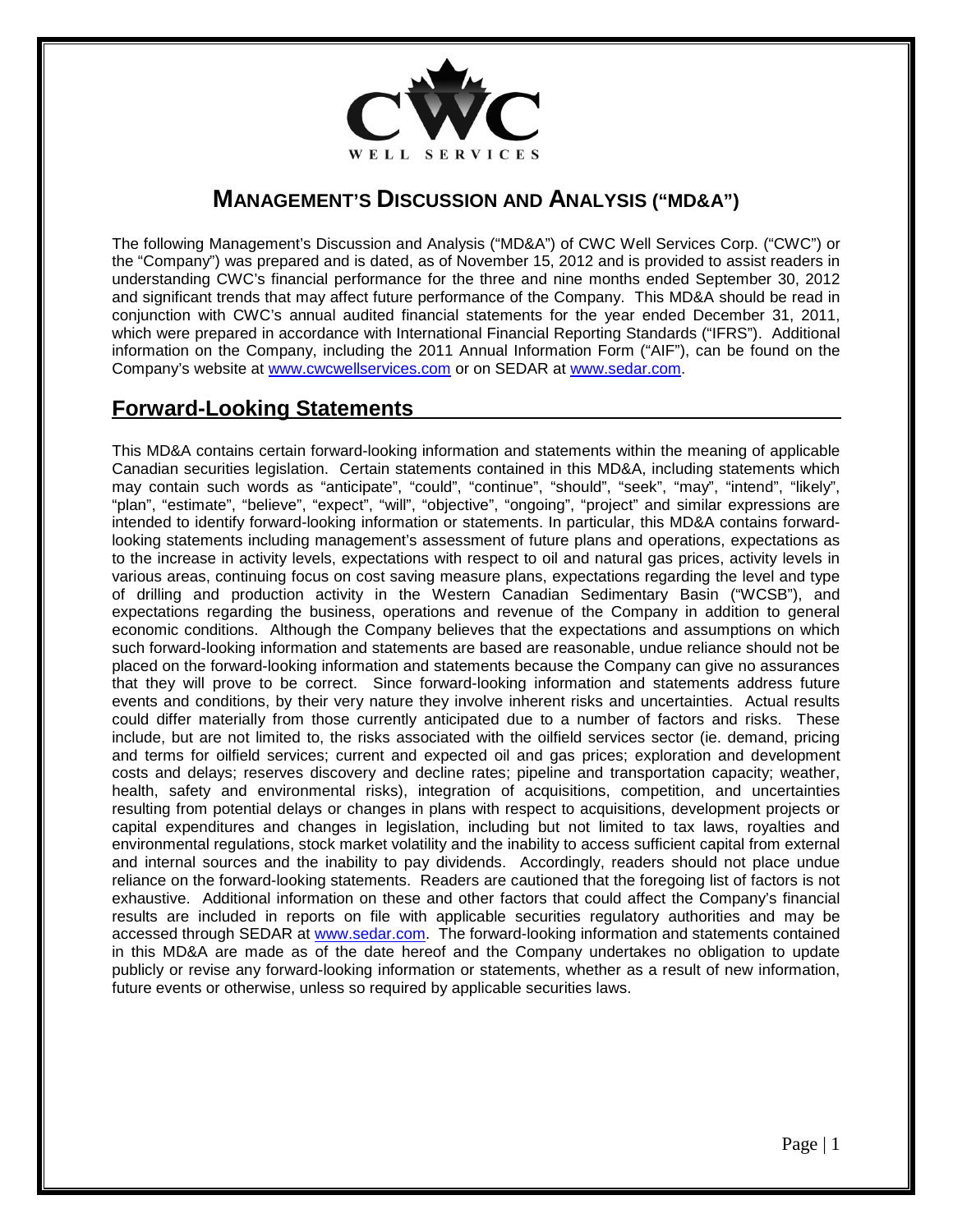## **Corporate Overview**

CWC is a premier well servicing company operating in the Western Canadian Sedimentary Basin ("WCSB") providing a complementary suite of oilfield services including service rigs, coil tubing, snubbing, and well testing. CWC provides these services through two distinct divisions, Well Servicing and Other Oilfield Services.

CWC's equipment and services can be found throughout the entire WCSB from Northeast BC to Southeast SK and all points in between in Alberta. These services are provided from strategic regional operating locations in Grande Prairie, Red Deer, Provost, Lloydminster and Brooks, AB and Weyburn, SK. CWC's corporate office is located in Calgary, AB. Management is comprised of experienced oilfield service professionals who have successfully executed business plans in the past that focused on creating shareholders' value. The Company's shares trade on the TSX Venture Exchange under the symbol "CWC".

## **Highlights for Q3 2012 and YTD 2012**

- Revenue for the nine month period of 2012 was \$82.9 million, an increase of 13% over the same period of 2011. The third quarter of 2012 revenue decreased 14% to \$26.9 million compared to the same quarter of 2011;
- EBITDAS for the nine month period of 2012 is \$18.0 million, an increase of 1% compared to the same period of 2011. EBITDAS for the third quarter of 2012 was \$6.3 million, decreasing from \$8.1 million in the same period of 2011;
- Net income for the nine months ended September 30, 2012 was \$3.1 million, a decrease of 32% compared to the same period of 2011 due primarily to a charge for deferred income tax expense in 2012 with no similar expense in 2011. The third quarter of 2012 net income decreased to \$1.3 million compared to \$3.2 million for the same quarter of 2011;
- In Q1 of 2012 the Board of Directors initiated a quarterly dividend policy of \$0.01625 per common share to shareholders resulting in an annualized dividend of \$0.065 per common share. To date the Company has declared and paid dividends totaling \$7.7 million or \$0.04875 per share. The declaration of dividends reflects CWC's positive view of the sustainability of its cash flows and earnings in the future and the Company's ability to provide a meaningful return on investment for its shareholders without impacting the Company's ability to pursue long-term growth opportunities;
- The Company continues to grow its well servicing fleet with the addition of a new double service rig and a new slant service rig which were both put into service in Q2 2012. Recertification of an existing single service rig was also completed in November 2012 and put into service. CWC expects to complete the building of two more service rigs by the end of 2012 increasing the active service rig count to 68 service rigs by year end. In addition, a new Class III, 2" coil tubing unit is scheduled to be put into service in Q1 2013 increasing the fleet to 9 coil tubing units. CWC continues to upgrade and replace various support equipment to ensure CWC's fleet remains among the newest and most technologically advanced in the industry.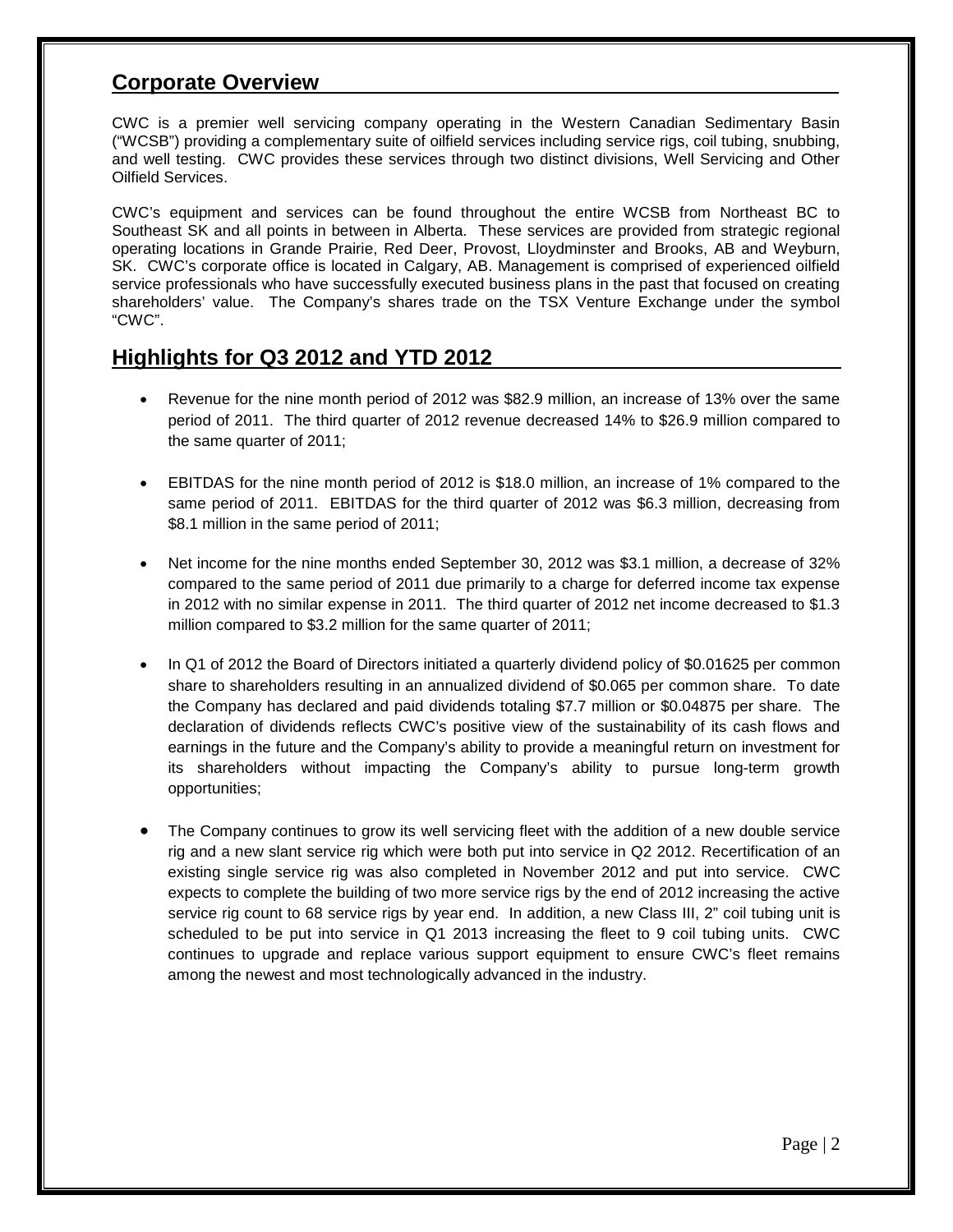# **Financial and Operating Highlights**

|                                                                          | <b>THREE MONTHS ENDED</b><br><b>SEPTEMBER 30</b> |                             |           | <b>NINE MONTHS ENDED</b><br><b>SEPTEMBER 30</b> |         |          |
|--------------------------------------------------------------------------|--------------------------------------------------|-----------------------------|-----------|-------------------------------------------------|---------|----------|
| \$ thousands, except per share amounts, margins and ratios               | 2012                                             | 2011                        | % Change  | 2012                                            | 2011    | % Change |
|                                                                          |                                                  |                             |           |                                                 |         |          |
| <b>FINANCIAL RESULTS</b>                                                 |                                                  |                             |           |                                                 |         |          |
| Revenue                                                                  |                                                  |                             |           |                                                 |         |          |
| Well servicing                                                           | 24,921 \$<br>\$                                  | 25,419                      | $(2%)$ \$ | 75,672 \$                                       | 59,909  | 26%      |
| Other oilfield services                                                  | 1,966                                            | 5,805                       | (66%)     | 7,264                                           | 13,605  | (47%)    |
|                                                                          | 26,887                                           | 31,224                      | (14%)     | 82,936                                          | 73,514  | 13%      |
| EBITDAS <sup>1</sup>                                                     | 6,348                                            | 8,141                       | (22%)     | 17,998                                          | 17,850  | 1%       |
| EBITDAS margin (%) <sup>1</sup>                                          | 24%                                              | 26%                         |           | 22%                                             | 24%     |          |
| Funds from (used in) operations <sup>2</sup>                             | 6,348                                            | 8,139                       | (30%)     | 17,996                                          | 17,846  | (11%)    |
| Net income                                                               | 1,255                                            | 3,174                       | (60%)     | 3,054                                           | 4,503   | (32%)    |
| Net income margin (%)                                                    | 5%                                               | 10%                         |           | 4%                                              | 6%      |          |
| Dividends declared                                                       | 2,670                                            |                             |           | 7,724                                           |         |          |
| Dividends paid                                                           | 5,038                                            |                             |           | 5,038                                           |         |          |
| Per share information                                                    |                                                  |                             |           |                                                 |         |          |
| Weighted average number of shares outstanding - basic                    | 154,987                                          | 156,576                     |           | 155,521                                         | 157,180 |          |
| Weighted average number of shares outstanding - diluted                  | 154,987                                          | 160,048                     |           | 160,111                                         | 159,331 |          |
| EBITDAS <sup>1</sup> per share - basic and diluted                       | 0.04                                             | 0.05                        |           | 0.12                                            | 0.11    |          |
| Funds from operations per share - basic and diluted                      | 0.04                                             | 0.05                        |           | 0.12                                            | 0.11    |          |
| Net income per share - basic and diluted                                 | 0.01                                             | 0.02                        |           | 0.02                                            | 0.03    |          |
|                                                                          | <b>SEPTEMBER 30,</b><br>2012                     | <b>DECEMBER 31,</b><br>2011 |           |                                                 |         |          |
| <b>FINANCIAL POSITION AND LIQUIDITY</b>                                  |                                                  |                             |           |                                                 |         |          |
| Working capital (excluding debt) <sup>3</sup>                            | 9,105                                            | 22,414                      |           |                                                 |         |          |
| Working capital (excluding debt) ratio                                   | 1.8:1                                            | 3.4:1                       |           |                                                 |         |          |
| <b>Total assets</b>                                                      | 147,566                                          | 159,774                     |           |                                                 |         |          |
| Total long-term debt (including current portion)<br>Shareholders' equity | 37,987<br>97,272                                 | 47,941<br>102,624           |           |                                                 |         |          |
|                                                                          |                                                  |                             |           |                                                 |         |          |

*Notes 1 to 3 - Please refer to the "Reconciliation of Non-IFRS Measures" later in this MD&A.* 

|                                             |                  | 2012             |                  |                  | 2011             |                  |                  |
|---------------------------------------------|------------------|------------------|------------------|------------------|------------------|------------------|------------------|
| <b>OPERATING HIGHLIGHTS</b>                 | <b>Quarter 3</b> | <b>Quarter 2</b> | <b>Quarter 1</b> | <b>Quarter 4</b> | <b>Quarter 3</b> | <b>Quarter 2</b> | <b>Quarter 1</b> |
| <b>WELL SERVICING</b>                       |                  |                  |                  |                  |                  |                  |                  |
| <b>Service Rigs</b>                         |                  |                  |                  |                  |                  |                  |                  |
| Number of service rigs, end of period       | 65               | 65               | 63               | 63               | 63               | 63               | 41               |
| Hours worked                                | 31,347           | 21,186           | 37,543           | 34,047           | 33,595           | 15,333           | 26,630           |
| Utilization %                               | 52%              | 36%              | 65%              | 59%              | 58%              | 38%              | 72%              |
| <b>Coil Tubing Units</b>                    |                  |                  |                  |                  |                  |                  |                  |
| Number of units, end of period 1            | 8                | 8                | 8                | 7                | 6                | 6                | 6                |
| Hours worked                                | 1,034            | 417              | 3,956            | 2,404            | 1,448            | 567              | 2,960            |
| Utilization %                               | 22%              | 9%               | 90%              | 37%              | 26%              | 10%              | 55%              |
| <b>OTHER OILFIELD SERVICES</b>              |                  |                  |                  |                  |                  |                  |                  |
| <b>Snubbing Units</b>                       |                  |                  |                  |                  |                  |                  |                  |
| Number of units, end of period <sup>2</sup> |                  | 7                |                  | 5                | 5                | 5                | $5 \vert$        |
| Hours worked                                | 574              | 241              | 2,065            | 2,421            | 1,692            | 293              | 1,950            |
| Utilization %                               | 11%              | 5%               | 46%              | 53%              | 37%              | 6%               | 43%              |
| <b>Well Testing Units</b>                   |                  |                  |                  |                  |                  |                  |                  |
| Number of units, end of period              | 11               | 11               | 12               | 12               | 12               | 12               | 12               |
| Number of tickets billed                    | 410              | 238              | 468              | 429              | 421              | 178              | 467              |

*Notes 1 – For the purposes of calculating utilization 2 units were omitted from the calculation from Q1 to Q3 2011 and one unit was omitted from the calculation for the fourth quarter of 2011 as they were undergoing retrofit to be converted to Class III 2" coil;* 

 *2 – For the purposes of calculating utilization units requiring recertification before being available for use and units undergoing conversion from 3,000 psi to 5,000 psi were omitted from the calculation. For fiscal 2011 this resulted in two units being omitted; an additional unit has been excluded as it is used for training purposes*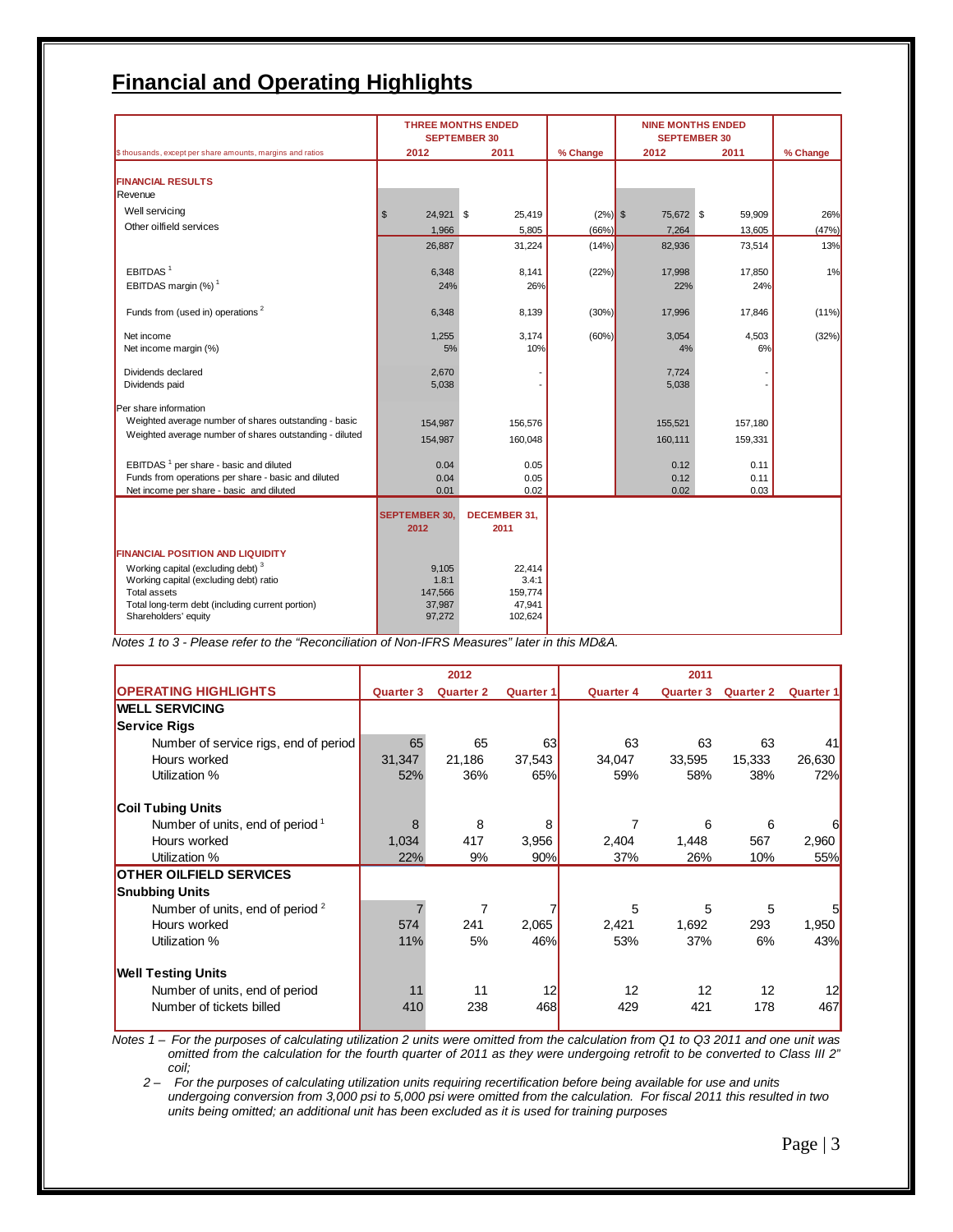Q3 2012 started out with a seasonal pickup in activity in July 2012. In August and September 2012, these activity levels, which would normally increase throughout the quarter, showed a slight decrease throughout the latter part of Q3 2012 reflecting a less urgent desire for completions oriented work by our E&P customers and a general overall slowdown in drilling activities throughout the oilfield services sector. Drilling rig activity was down nearly 30% in Q3 2012 compared to Q3 2011. Service rig activity was less affected with the CAODC reporting activity was down approximately 8% in Q3 2012 compared to Q3 2011. Third quarter results reflect the decline in producer demand, a slower seasonal recovery and continued reductions in natural gas and liquids rich gas activities. Oil prices have remained relatively flat year-over-year, however, customers have moderated their spending in the second half of 2012 in an effort to operate within their stated 2012 budgets due to uncertainty over commodity price forecasts driven in part by global economic uncertainty. Our service rig results were only marginally impacted during Q3 2012 by the reduction in spending as they are more leveraged to oil-related activities whereas our snubbing units were significantly affected by its inherent exposure to natural gas related activities. The decrease in revenue and EBITDAS were primarily affected by the sale of our nitrogen assets in December 2011 which contributed to the Q3 2011 results without a similar contribution in Q3 2012. The nitrogen assets account for 47% of the revenue decrease in Q3 2012 and 48% of the EBITDAS decrease with snubbing accounting for 27% of the revenue decrease and 43% of the EBITDAS decrease.

Year-to-date revenue is up 13% due primarily to the addition of 22 service rigs from the Trinidad Well Servicing ("TWS") acquisition in June 2011 which contributed to a 26% increase in revenue in the Well Servicing segment. This overall revenue increase is offset by the sale in December 2011 of our nitrogen assets in our Other Oilfield Services segment that no longer contribute to revenue in 2012. In addition declines in snubbing activity in 2012 contributed to the 47% decrease in year-to-date revenue in the Other Oilfield Services segment. The nitrogen assets in 2011 contributed \$5.0 million in year-to-date revenue. While revenue growth has increased 13%, EBITDAS has only increased 1% due primarily to the lower activity levels in snubbing in 2012 compared to 2011 and the higher margin nitrogen business which did not contribute to EBITDAS in 2012.

Oil-related work, which is more maintenance and service oriented, is where the vast majority of the service rig hours were achieved and is expected to continue in 2012 and beyond. CWC continues to minimize its exposure to depressed natural gas prices through its focus on oil. The slowdown in drilling activity for the second half of 2012 has inevitably resulted in a lag on completion oriented work. In anticipation of this slowdown, CWC started positioning itself to do more production maintenance, workover and abandonment services to offset the anticipated decline in completion work for its service rigs.

#### *Well Servicing*

CWC is the  $6<sup>th</sup>$  largest service rig provider in the WCSB, operating a modern fleet of 66 service rigs and 8 coil tubing units as of the date of this report; two new service rigs came into service in the second quarter of 2012, one recertified service rig came into service in the fourth quarter and two new additional service rigs are expected to be completed by year end. Rig services include completions, maintenance, workovers and abandonments with depth ratings from 1,500 to 5,000 metres. Our service rig fleet, with its leading edge technology, continues to stand out in an industry characterized by ageing equipment and infrastructure.

During the second quarter of 2011, CWC acquired 22 service rigs from Trinidad Well Servicing ("TWS") increasing CWC's market share in service rigs and increasing the fleet size at that time by 54%. In 2012, the Company completed the construction of a new slant service rig and a new double service rig that were deployed to the field with customer commitments in the second quarter of 2012. During Q3 2012 the Company began recertification of an existing single service rig, not previously operating. This service rig has now been completed and put into service in the field in Q4 2012. Additional growth opportunities for new geographic areas were identified in Q3 2012 which led to the construction on two more service rigs that will increase the active service rig count to 68 service rigs by year end.

CWC's Class I, II and III coil tubing units have depth ratings from 1,500 to 4,000 metres and are well positioned for the changing demand of our customers for deeper depth capabilities. CWC converted one coil tubing unit to a Class III, 2 inch unit capable of depths of 4,000 meters and was deployed in the field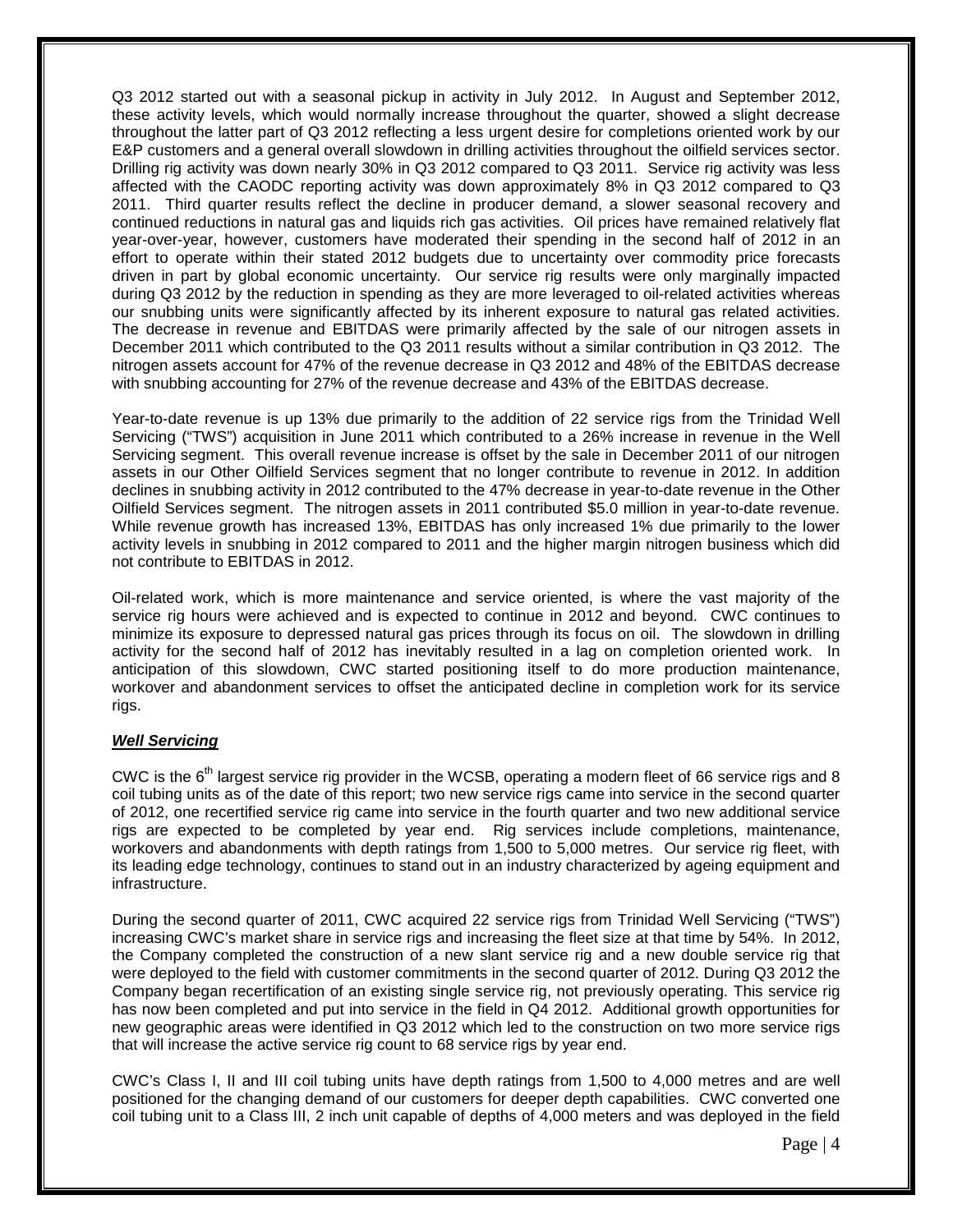in October 2011, a second unit was deployed to the field before the end of the first quarter of 2012 and a third unit, committed to in the 2012 capital budget, is scheduled to be available in Q3 2013.

Well Servicing division revenue in Q3 2012 was relatively flat at \$24.9 million compared to \$25.4 million in the third quarter of 2011. Year-to-date revenue has increased by 26%. The \$15.8 million year-over-year increase was largely due to the increased fleet from the TWS acquisition. While utilization has decreased slightly year-over-year this was partially offset by rate increases implemented in Q4 2011 in response to higher operating costs, particularly for labour and fuel. CWC does not anticipate any pricing pressure for service rigs at this time resulting in stable margins.

Total service rig hours year-to-date in 2012 have increased 19% over 2011. The increase is primarily attributable to the acquisition of TWS. Service rig hours decreased 6.7% for Q3 2012 compared to Q3 2011. The decrease is consistent with the drop in overall industry utilization for service rigs as noted earlier. Utilization of our well service equipment has risen from the lows experienced in 2009 driven by increased spending on exploration and development as a result of generally higher oil prices and an increase in the number of wells now producing oil compared to that of natural gas.

#### *Other Oilfield Services*

CWC's Other Oilfield Services division provides a variety of services for the completion and production phases of oil and natural gas wells from its 8 snubbing units and 11 well testing units. The Other Oilfield Services division revenue decreased by 66% to \$2.0 million in the third quarter of 2012 from \$5.8 million in 2011. The third quarter of 2011 included revenue of \$2.1 million from the nitrogen assets which were sold in December 2011. The remaining \$1.7 million decrease was impacted by a decrease of \$1.2 million from the snubbing units, which continue to be affected by low natural gas prices, and a decrease of \$0.5 million from well testing as a result of lower completions activity in the industry. During the third quarter of 2012, management changes were made in the snubbing division. A new snubbing manager, with significant operational experience, was put in place in October 2012 to elevate CWC's operational expertise which should lead to improved revenue generating opportunities in the future.

In response to changing market conditions, the Company completed the conversion of two of its snubbing units from 3,000 psi to 5,000 psi to reflect the need for higher pressure units and added e-gress safety systems that exceed minimum safety requirements in the industry. One additional unit is currently undergoing a similar conversion. In 2012, the Company has committed an additional \$0.2 million in maintenance capital expenditures to further maintain and improve the assets in this operating division.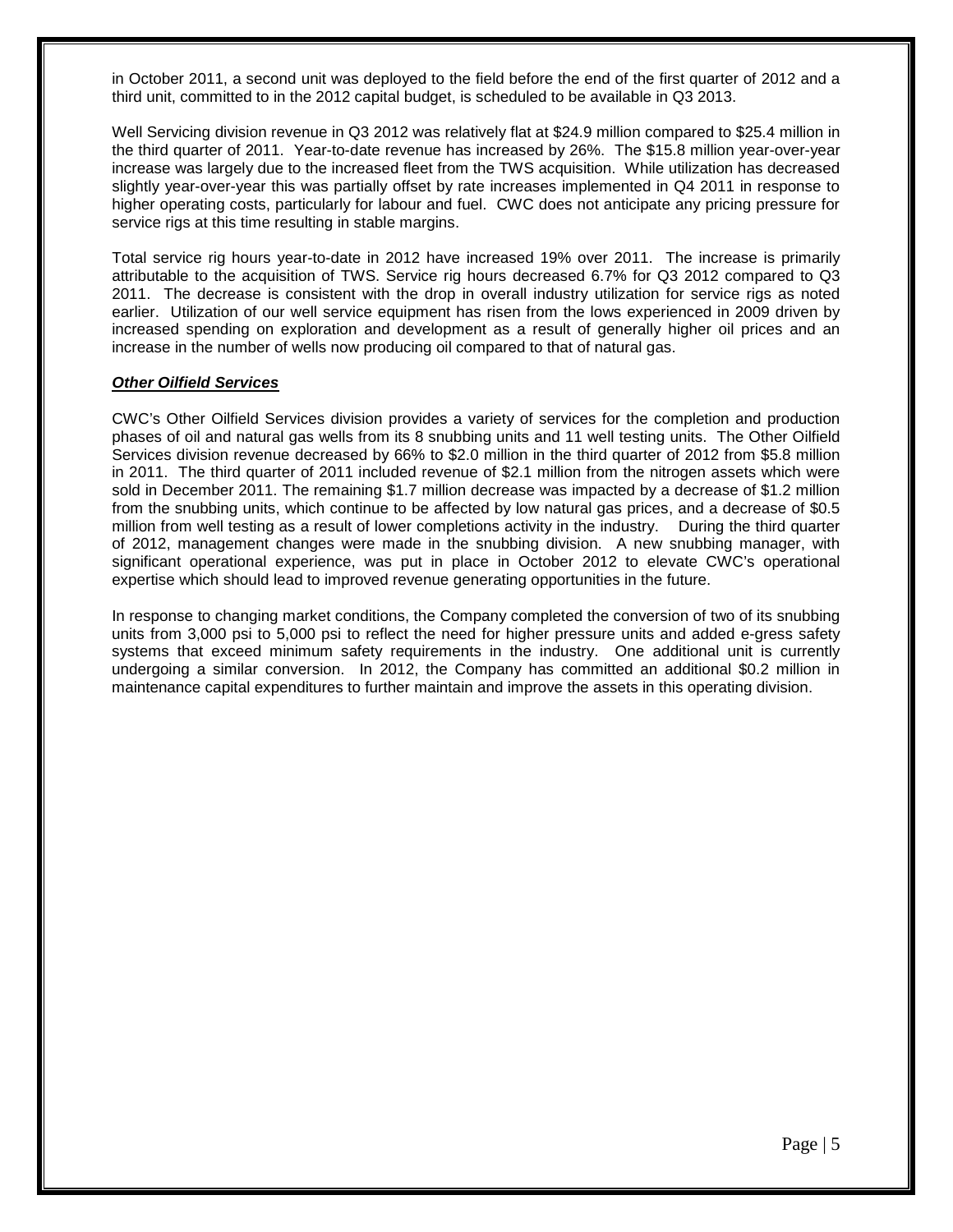# **Discussion of Financial Results**

|                                                 |                            | <b>THREE MONTHS ENDED</b>   |           |                                     | <b>NINE MONTHS ENDED</b> |          |
|-------------------------------------------------|----------------------------|-----------------------------|-----------|-------------------------------------|--------------------------|----------|
| \$ thousands, except margins                    | 2012                       | <b>SEPTEMBER 30</b><br>2011 | % Change  | <b>SEPTEMBER 30</b><br>2012<br>2011 |                          | % Change |
| Revenue                                         |                            |                             |           |                                     |                          |          |
| Well servicing                                  | 24,921 \$<br>$\sqrt[6]{3}$ | 25,419                      | $(2%)$ \$ | 75,672 \$                           | 59,909                   | 26%      |
| Other oilfield services                         | 1,966                      | 5,805                       | (66%)     | 7,264                               | 13,605                   | (47%)    |
|                                                 | 26,887                     | 31,224                      | (14%)     | 82,936                              | 73,514                   | 13%      |
| Operating expenses                              |                            |                             |           |                                     |                          |          |
| Well servicing                                  | 15,666                     | 15,669                      | 0%        | 48,778                              | 37,457                   | 30%      |
| Other oilfield services                         | 1,531                      | 3,474                       | (56%)     | 5,684                               | 8,549                    | (34%)    |
|                                                 | 17,197                     | 19,143                      | (10%)     | 54,462                              | 46,006                   | 18%      |
|                                                 |                            |                             |           |                                     |                          |          |
| Gross margin <sup>1</sup>                       | 9,690                      | 12,081                      | (20%)     | 28,474                              | 27,508                   | 4%       |
| Gross margin % <sup>1</sup>                     | 36%                        | 39%                         |           | 34%                                 | 37%                      |          |
|                                                 |                            |                             |           |                                     |                          |          |
| Selling and administrative expenses             | 3,342                      | 3,940                       | (15%)     | 10,476                              | 9.658                    | 8%       |
|                                                 |                            |                             |           |                                     |                          |          |
| EBITDAS <sup>2</sup>                            | 6,348                      | 8,141                       | (22%)     | 17,998                              | 17,850                   | 1%       |
| EBITDAS margin (%) <sup>2</sup>                 | 24%                        | 26%                         |           | 22%                                 | 24%                      |          |
|                                                 |                            |                             |           |                                     |                          |          |
| Stock based compensation                        | 201                        | 185                         | 9%        | 603                                 | 651                      | (7%)     |
| Finance costs                                   | 719                        | 940                         | (24%)     | 2,193                               | 2,525                    | (13%)    |
| Depreciation                                    | 3,624                      | 3,818                       | (5)%      | 10,595                              | 10,097                   | 5%       |
| Loss on sale of equipment                       | 35                         | 16                          | 119%      | 142                                 | 51                       | 178%     |
| Unrealized (gain) loss on marketable securities | (5)                        | 8                           | (163%)    | 5                                   | 23                       | (78%)    |
|                                                 |                            |                             |           |                                     |                          |          |
| Net income before taxes                         | 1,774                      | 3,174                       | (44%)     | 4,460                               | 4,503                    | (1% )    |
|                                                 |                            |                             |           |                                     |                          |          |
| Deferred income tax expense                     | 519                        |                             | 0%        | 1,406                               |                          | 0%       |
|                                                 |                            |                             |           |                                     |                          |          |
| Net income                                      | 1,255                      | 3,174                       | (60%)     | 3,054                               | 4,503                    | (32%)    |
|                                                 |                            |                             |           |                                     |                          |          |

*Notes 1 to 2 - Please refer to the "Reconciliation of Non-IFRS Measures" later in this MD&A.*

#### **Revenue**

Total revenue for the three and nine months ended September 30, 2012 decreased 14% and increased 13% respectively year-over-year. Q3 2012 activity was affected by lower spending and a lack of urgency by customers on programs overall for both new well completions and production and maintenance related activities compared to that of 2011. The year-to-date increase is primarily due to the 22 service rigs acquired from TWS in the second quarter of 2011. Revenue in the third quarter was down primarily as a result of low utilization on coil tubing and snubbing assets and was further affected by no revenue contributions from nitrogen assets in 2012 as these assets were sold in December 2011.

CWC continues to focus on providing services to better capitalized and financed senior and intermediate exploration and production ("E&P") companies. In the third quarter of 2012, over 64% of our revenue was derived from our top ten customers all of whom are large or intermediate E&P companies. The Company also focuses on customers with higher exposure to oil opportunities instead of dry natural gas plays given the strong pricing for oil compared to that of dry natural gas.

#### **Gross Margin and Direct Operating Expenses**

Gross margin for the third quarter of 2012 declined which is consistent with the decrease in revenue as noted above. Year-to-date, gross margin has increased by 4% to \$28.5 million from \$27.5 million. As a percentage of revenue, gross margin has declined to 36% for the three months ended September 30, 2012 and 34% for the nine months ended September 30, 2012 from 39% and 37% for the comparable periods in 2011. Many operating costs are variable in nature and increase or decrease with activity levels such that much of the change in operating costs in the year-over-year periods correspond to the increase in revenue in the current period compared to the prior period. The Company's gross margin was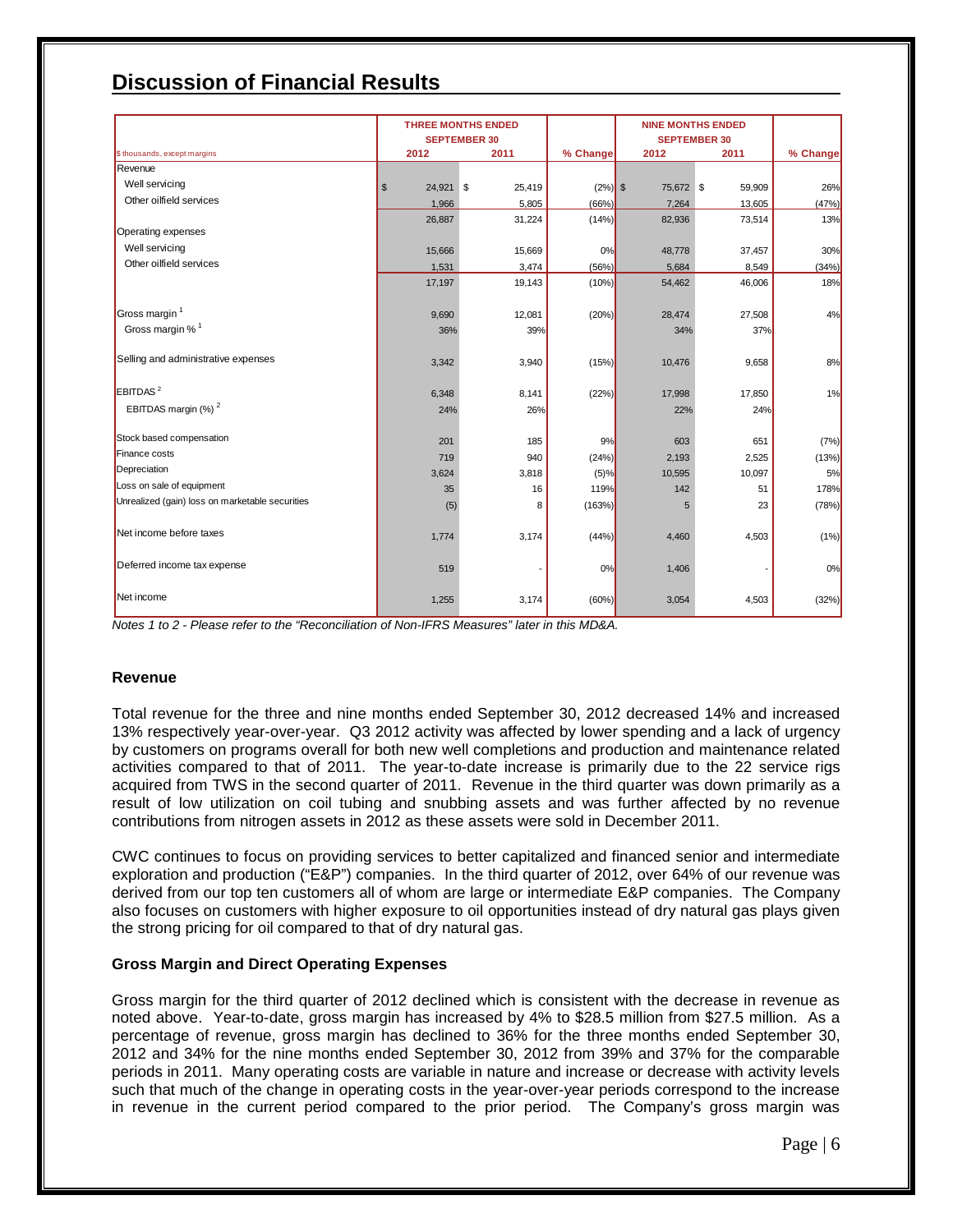negatively impacted by fixed costs such as planned recertification of equipment and labour costs related thereto and a fixed salary component for field labour on coil tubing units consistent with industry practice. The slower than expected seasonal activity increase did not fully materialize and this had a negative impact on gross margins as we had effectively staffed up our field operations. Once it was clear the activity was not returning to normal levels, reductions to field staffing levels were implemented in the coil tubing division which should have a positive impact on margins for Q4 2012.

#### **Selling and Administrative Expenses ("S&A")**

S&A for the third quarter of 2012 was \$3.3 million (12% of revenue) compared to \$3.9 million (13% of revenue) in the third quarter of 2011. Year-to-date, S&A has declined to 13% of revenue consistent with 2011. The decrease in S&A to \$3.3 million from \$3.9 million on a three months basis is attributable to higher costs incurred in 2011 related to the integration of the TWS acquisition into CWC, favorable renewal rates on leased space in Calgary, and lower variable compensation costs consistent with the decrease in EBITDAS compared to 2011. S&A increased to \$10.5 million from \$9.7 million on a year-todate basis attributable to increased headcount for operational and support staff, and computer system maintenance consistent with the growth of the Company. With the current levels of activity and changes instituted for various costs saving matters, we expect that S&A as a percentage of revenue going forward to be stable on an annualized basis and is considered by management to be in line with industry peers.

### **EBITDAS**

EBITDAS for the third quarter of 2012 was \$6.3 million (24% of revenue) compared to \$8.1 million (26% of revenue) in the third quarter of 2011, a decline of \$1.8 million or 22%. Year-to-date, EBITDAS was \$18.0 million (22% of revenue) versus \$17.9 million (24% of revenue). EBITDAS was lower in the current year as a result of the sale of the nitrogen assets in Dec 2011 which contributed \$0.9 million and \$1.6 million for the three and nine month periods of 2011 respectively. Further impacts were from lower activity levels, particularly in snubbing, as a result of reduced producer spending in response to lower commodity prices driven by uncertain macroeconomic conditions. Also impacting year-to-date EBITDAS was fixed salary costs for field employees in the coil tubing division when activity did not fully materialize and recertification costs being incurred in the second quarter ahead of planned timing.

#### **Stock based Compensation ("SBC")**

SBC for the third quarter of 2012 was \$0.2 million which was consistent on a year-over-year basis. The non-cash expense related to stock based compensation plans is a result of 9.9 million options outstanding on September 30, 2012.

#### **Finance Costs**

Interest expense for the third quarter of 2012 was \$0.7 million compared to \$0.9 million in the third quarter of 2011. Year-to-date, interest expense was \$2.2 million versus \$2.5 million for nine months ended September 30, 2011. The majority of the decrease is a result of principal repayments made to lower the revolving portion of the long-term debt outstanding as well as reduced interest rates that were secured with the current credit facility.

#### **Depreciation**

Depreciation has decreased by 5% year-over-year on a three month basis and increased 5% year-overyear on a nine month basis; both the decrease and the increase is consistent with the changes in activity level on a year-over-year basis as service rigs, making up the largest component of the depreciation expense, are depreciated on a unit of production basis.

#### **Loss (Gain) on Sale of Equipment**

The loss on the sale of equipment is mainly a result of some key upgrades to significant components of equipment that took place in the quarter and year-to-date.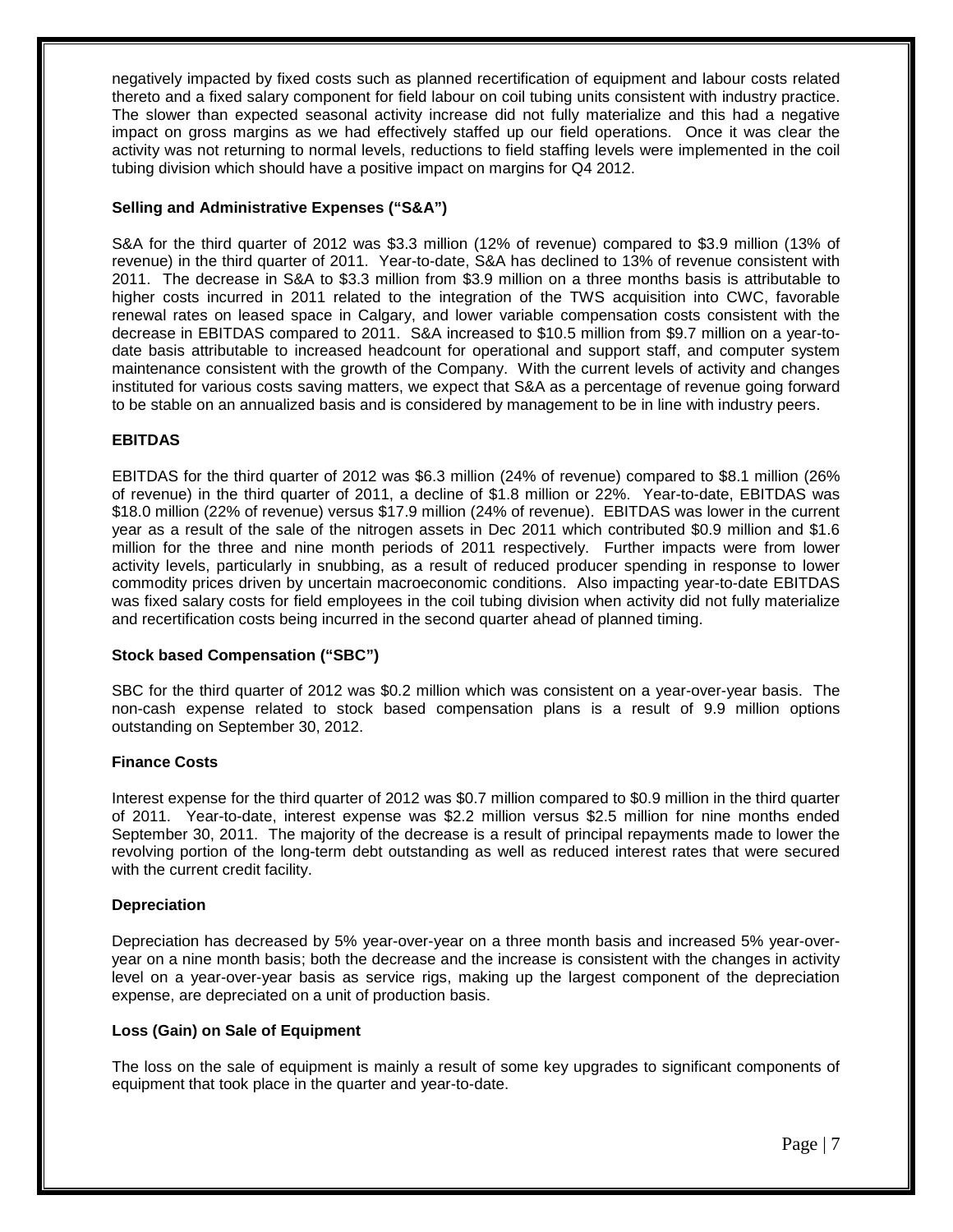#### **Income Taxes**

Based on the net income before taxes of \$4.5 million for the nine months ended September 30, 2012 and an expected income tax rate of 25%, an income tax expense of \$1.1 million would be expected. The Company had various non-cash and non-tax-deductible items included in the computation of net income, including stock-based compensation, resulting in a deferred income tax liability of \$0.3 million. The Company has substantial tax pools and non-capital losses available to reduce future taxable income such that no cash taxes are expected to be payable in 2012 and 2013 depending on growth and profitability of the Company.

#### **Net Income**

Net income for the three months ended September 30, 2012 was \$1.3 million compared to \$3.2 million for the third quarter of 2011; a decline of \$1.9 million or 60%, primarily impacted by the sale of nitrogen assets in December 2011 and a decline in activity levels in Q3 2012. Net income on a year-to-date basis compared to 2011 declined 32% due primarily to a charge for deferred income tax expense in 2012 with no similar expense in 2011. Management remains focused on driving higher levels of profitability by capitalizing on its young and technologically advanced equipment fleet and high quality labour force.

| \$ thousands, except per share amounts                              |                   | 2012                |                   |                   | 2011                     |                   |                   | 2010              |
|---------------------------------------------------------------------|-------------------|---------------------|-------------------|-------------------|--------------------------|-------------------|-------------------|-------------------|
| <b>THREE MONTHS ENDING</b>                                          | September 30      |                     | June 30 March 31  |                   | December 31 September 30 |                   | June 30 March 31  | December 31       |
| Revenue                                                             | \$<br>26,887      | $$17,143$ $$38,907$ |                   | \$<br>35,988 \$   | 31,224                   | \$12,987          | \$29,303          | \$<br>23,069      |
| $E$ BITDAS <sup>1</sup>                                             | \$<br>6,348       | 584                 | 11,066            | 10,630 \$         | 8,142                    | 1,270             | 8,439             | 5,611             |
| Net income (loss)<br>Net income (loss) per share: Basic and diluted | 1,255<br>0.01     | (2,726)<br>(0.02)   | 4,525<br>0.03     | 8,187<br>0.05     | 3,174<br>0.02            | (2,956)<br>(0.02) | 4,285<br>0.03     | 1,460<br>0.01     |
|                                                                     |                   |                     |                   |                   |                          |                   |                   |                   |
| Total assets<br>Total long-term debt                                | 147.566<br>37.987 | 146.914<br>32,115   | 160.570<br>44,304 | 159.774<br>47.941 | 162.933<br>56.827        | 153,382<br>56.331 | 131.271<br>29,863 | 127,098<br>29,860 |
| Shareholders' equity                                                | 97,272            | 98,474              | 101,568           | 102,624           | 94,389                   | 91,178            | 94,002            | 89,986            |

## **Summary of Quarterly Data**

*Notes 1 - Please refer to the "Reconciliation of Non-IFRS Measures" later in this MD&A.*

#### *Quarter-over-Quarter Analysis*

A comparison of CWC's quarterly results, at any given time, requires consideration of movement in crude oil and natural gas pricing and seasonality over the past two years. Commodity prices affect the level of exploration and development activities carried out by the Company's customers and the associated demand for the oilfield services provided by CWC. Activity began to improve in the first half of 2010 and strengthened significantly in the second half of the year. Revenue levels grew during 2010 due to higher activity brought on by higher oil prices. During the fourth quarter of 2010 pricing in the well servicing division was increased and gross margin percentage increased accordingly, contributing to the record results seen in the first quarter of 2011. The second quarter is always one of decreased revenue and earnings due to the weather and spring thaw conditions during this time not being conducive to permit the movement of heavy equipment. The third and fourth quarters of 2011 saw an increase back to normal seasonal levels coupled with the addition of the TWS acquisition resulting in substantially improved results. The fourth quarter of 2011 results included \$2.1 million of revenue and \$1.0 million in EBITDAS from the nitrogen units which were sold late in the fourth quarter. The first quarter of 2012 saw continued strong utilization of the Company's fleet of equipment. The second quarter of 2012 had above average rainfall levels in May and June 2012 resulting in a slower than expected recovery after spring breakup. The third quarter of 2012 experienced a slower than normal increase to activity levels as a result of lower producer spending in the oilfield services industry. The Company intends to continue to focus its efforts on expanding its fleet size in its core area of well servicing. An additional double service rig and an additional slant service rig were completed early in the second quarter of 2012 and deployed to our field operations and three additional service rigs are expected to be completed and added by the end of 2012 bring the fleet size to 68 service rigs.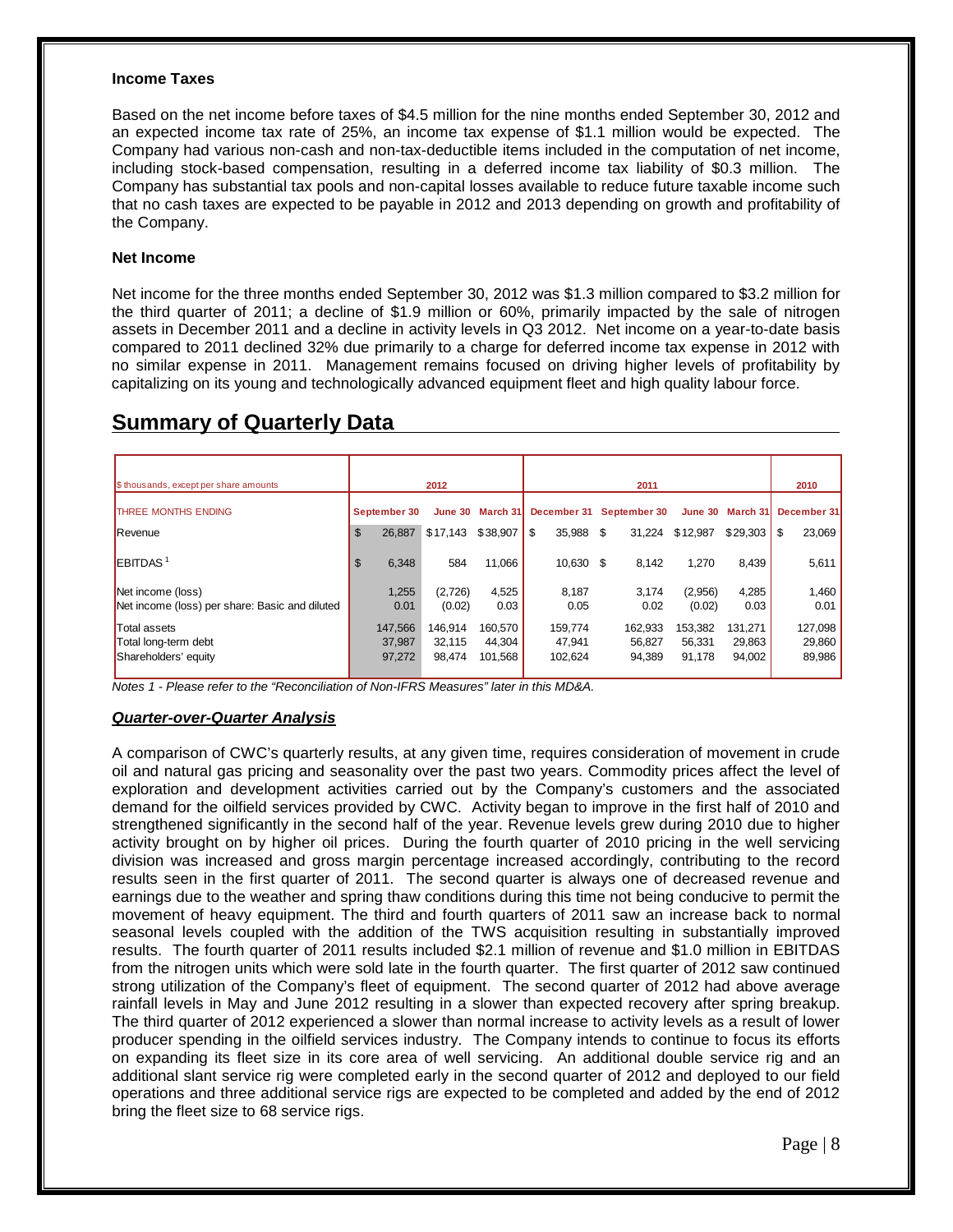#### **Seasonality**

The level of activity in the oilfield service industry is influenced by seasonal weather patterns. During the spring months, wet weather and the spring thaw make the ground unstable. Consequently, municipalities and provincial transportation departments enforce road bans that restrict the movement of service equipment which reduces activity levels and places an increased level of importance on the location of the Company's equipment prior to imposition of road bans. The timing and length of road bans is dependent on the weather conditions before, during and after the spring thaw period. The Company's business results depend, at least in part, upon the severity and duration of the Canadian winter and the spring thaw which may lead to reduced oil and gas exploration activity and corresponding declines in the demand for the Company's service equipment during those times. The first quarter of 2012 was the fourth warmest winter on record, the complete opposite of the first quarter of 2011 which was subject to an extremely cold and long winter season – ideal for the ancillary equipment, such as boilers, the Company utilizes in cold temperatures. As a result the first quarter of 2012 saw a shorter work period with road bans being introduced as early as the first and second week of February in some regions. Despite the weather conditions, the Company did achieve record revenue and EBITDAS in the first quarter of 2012. Q2 2012 saw unseasonably rainy and wet conditions in May and June 2012 resulting in a longer than anticipated spring breakup period, slowing the return to normal utilization levels.

|                                               |              | 2012           |                |             | 2011                |                |                |
|-----------------------------------------------|--------------|----------------|----------------|-------------|---------------------|----------------|----------------|
| \$ thousands, except ratios                   | SEPTEMBER 30 | <b>JUNE 30</b> | <b>MARCH31</b> | DECEMBER 31 | <b>SEPTEMBER 30</b> | <b>JUNE 30</b> | <b>MARCH31</b> |
| Working capital (excluding debt) <sup>1</sup> | 9.105        | 2,389          | 18,622         | 22.414      | 16,332              | 10.201         | 22,578         |
| Working capital (excluding debt) ratio        | 1.8:1        | 1.2:1          | 2.3:1          | 3.4:1       | 2.4:1               | 2.7:1          | 4.0:1          |
| Long-term debt                                | 37,987       | 32.115         | 44,304         | 47,941      | 56,827              | 56,331         | 29,863         |
| Shareholders' equity                          | 97,272       | 98.474         | 101,568        | 102.624     | 94.389              | 91,178         | 94,002         |
| Debt to equity                                | 0.4          | 0.3            | 0.4            | 0.5         | 0.6                 | 0.6            | 0.3            |

## **Financial Position and Liquidity**

*Notes 1 - Please refer to the "Reconciliation of Non-IFRS Measures" later in this MD&A.*

### **Working Capital**

Working capital (excluding debt) at September 30, 2012 was \$9.1 million (September 30, 2011 - \$16.3 million). The year-over-year reduction is a result of repayments made from operating funds to the revolving and non-revolving portion of the debt and the dividends paid and declared to date. The Company utilizes its revolving debt facilities to assist in funding ongoing operations and working capital. Management utilizes all available cash on hand to reduce its borrowings in an effort to minimize overall interest costs and draws upon its available revolving debt facilities on an as needed basis to manage cash flow requirements. As such the working capital of the Company will fluctuate from period to period depending on cash flow requirements and there continues to be sufficient debt capacity on the balance sheet to be able to support these needs. Management considers the working capital ratio calculated excluding debt borrowings to be a metric that is comparable to its peers in the industry as the nature and structure of debt facility agreements can differ significantly amongst those in the industry.

#### **Long-term Debt and Credit Facility**

At September 30, 2012, CWC had a credit facility of \$65.5 million consisting of a committed revolving facility of \$46.0 million and a \$19.5 million committed term facility with a maturity date of April 30, 2014. The facility was revised in March 2012 to permit dividend distributions to shareholders and increase the amount available under the revolving facility to make up for reductions on the non-revolving facility that occurred as required payments were made. Proceeds from the revolving facility will be used for acquisitions, capital expenditures, working capital and other general corporate purposes. Interest on the revolving facility is paid monthly with no scheduled principal repayments during the term with the balance due April 30, 2014. Amounts borrowed under the revolving facility bear interest at the Company's option of the bank prime rate plus 1.25% to 2.75% or the banker's acceptance rate plus 2.25% to 3.75%,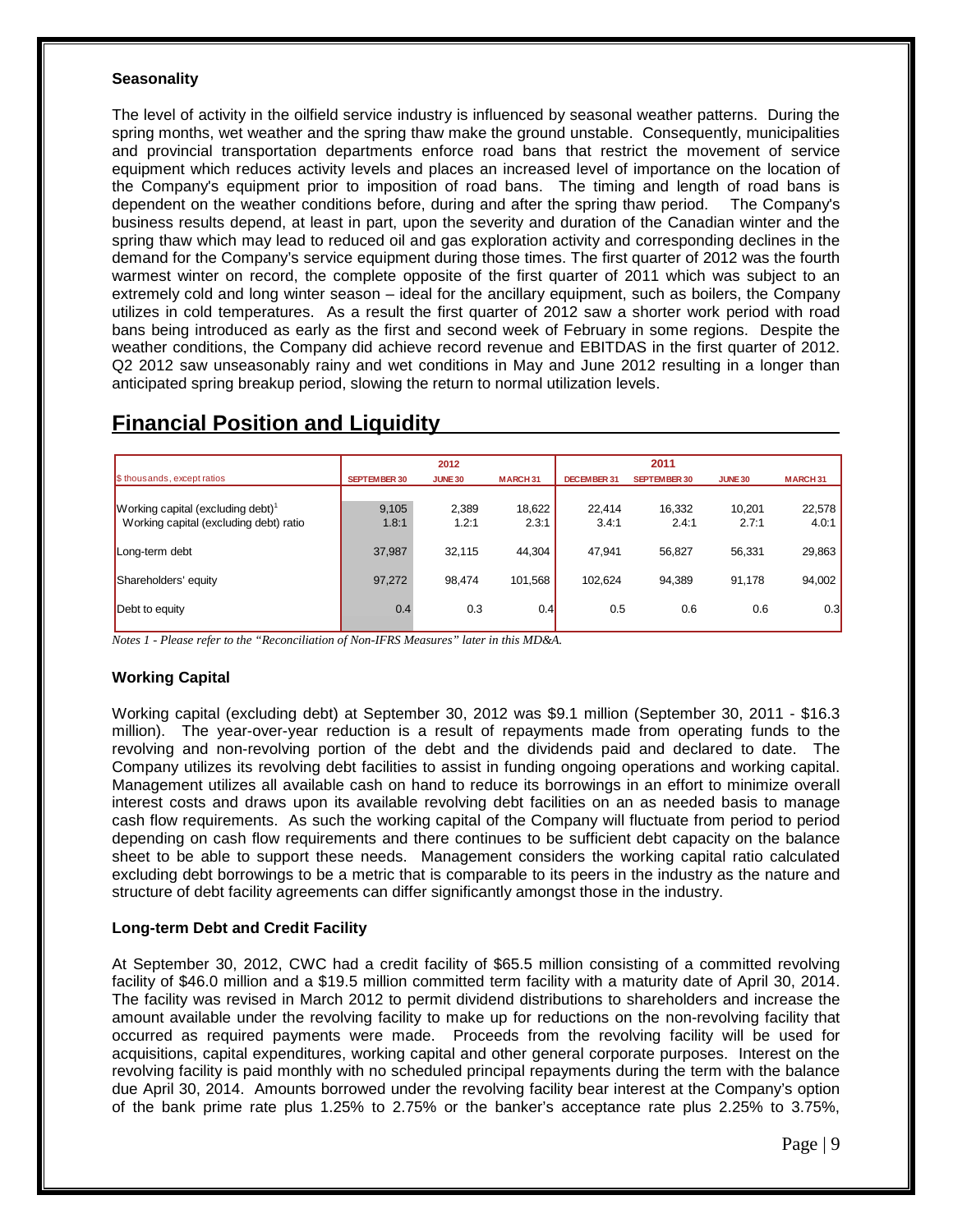depending, in each case, on the ratio of debt to EBITDA. The term portion of the facility required principal payments of \$500,000 per month plus interest through April 2012, at which time payments increased to \$750,000 per month plus interest until April 2013 and interest only payments during the final year with the balance due April 30, 2014. The term facility bears interest at 7.42%.

As of September 30, 2012, the Company was in compliance with the financial covenants under its credit facility and does not anticipate any restrictions in its ability to fund its ongoing operating, investing, or financing activities.

#### **Shareholders' Equity**

Shareholders' equity on September 30, 2012 was \$97.3 million (September 30, 2011 - \$94.4 million), an increase of \$2.9 million. As of September 30, 2012 the Company had 154,962,409 common shares outstanding and 154,715,909 common shares outstanding at November 15, 2012. At September 30, 2012 and November 15, 2012 the total number of stock options outstanding was 9,862,172.

During the third quarter of 2012, the Company purchased 112,500 common shares under its Normal Course Issuer Bid ("NCIB") and all shares purchased were returned to treasury and cancelled. Year-todate 1,625,000 shares have been purchased and returned to treasury and cancelled under the NCIB. The Company renewed its NCIB effective April 1, 2012, to purchase from time to time, as it considered advisable, up to 7,775,196 of its issued and outstanding common shares on the open market through the facilities of the TSX Venture Exchange ("TSXV"). The price that the Company will pay for any common share under the NCIB will be the prevailing market price on the TSXV at the time of such purchase.

#### **Debt to Equity**

Debt to equity at September 30, 2012 was 0.4:1 as compared to 0.3:1 at June 30, 2012 and 0.6:1 as at September 30, 2011. The decrease from September 30, 2011 is as a result of payments made against the additional debt secured to complete the acquisition of TWS in June 2011 offset by dividends declared and paid in 2012.

#### **Capital Expenditures**

Capital expenditures in the third quarter of 2012 consisted mainly of deposit paid for the construction of two new service rigs to be completed in Q4 2012 and recertification of one additional service rig that was put back into active service. The remaining amounts were spent on equipment upgrades and replacements, and computer and leasehold upgrades and improvements. In January 2012, the Board of Directors approved a 2012 capital expenditure budget of \$8.7 million. In August 2012, the Board of Directors increased the capital expenditure budget by an additional \$5.0 million to construct two additional service rigs to be deployed in the field in Q4 2012; in time for the busy winter season. CWC has identified opportunities to expand into additional geographic regions in the WCSB, particularly in the north central regions of Alberta, and is committing additional capital to support this. Given the financial strength of our balance sheet to fund this growth and continued demand for high quality service rigs in the market, CWC believes this conservative increase in capital expenditures will contribute positively to the growth and cash flows of the company in the 2013. Of the total approved capital expenditures for 2012 of \$13.7 million, it is expected that approximately \$1.5 million will be carried over to 2013 based on expected delivery dates from fabricators. Management is currently in the process of setting its 2013 budget and will provide additional guidance once approved by the Board of Directors later in Q4 2012.

#### **Capital Requirements**

It is anticipated future cash requirements for capital expenditures will be met through a combination of funds generated from operations and existing bank debt facilities as required. However, additional funds may be raised by additional bank debt, other forms of debt, the sale of assets, or the issue of convertible debentures or equity. CWC may require additional financing in the future to implement its strategies and business objectives. It is possible that such financing will not be available, or if available, will not be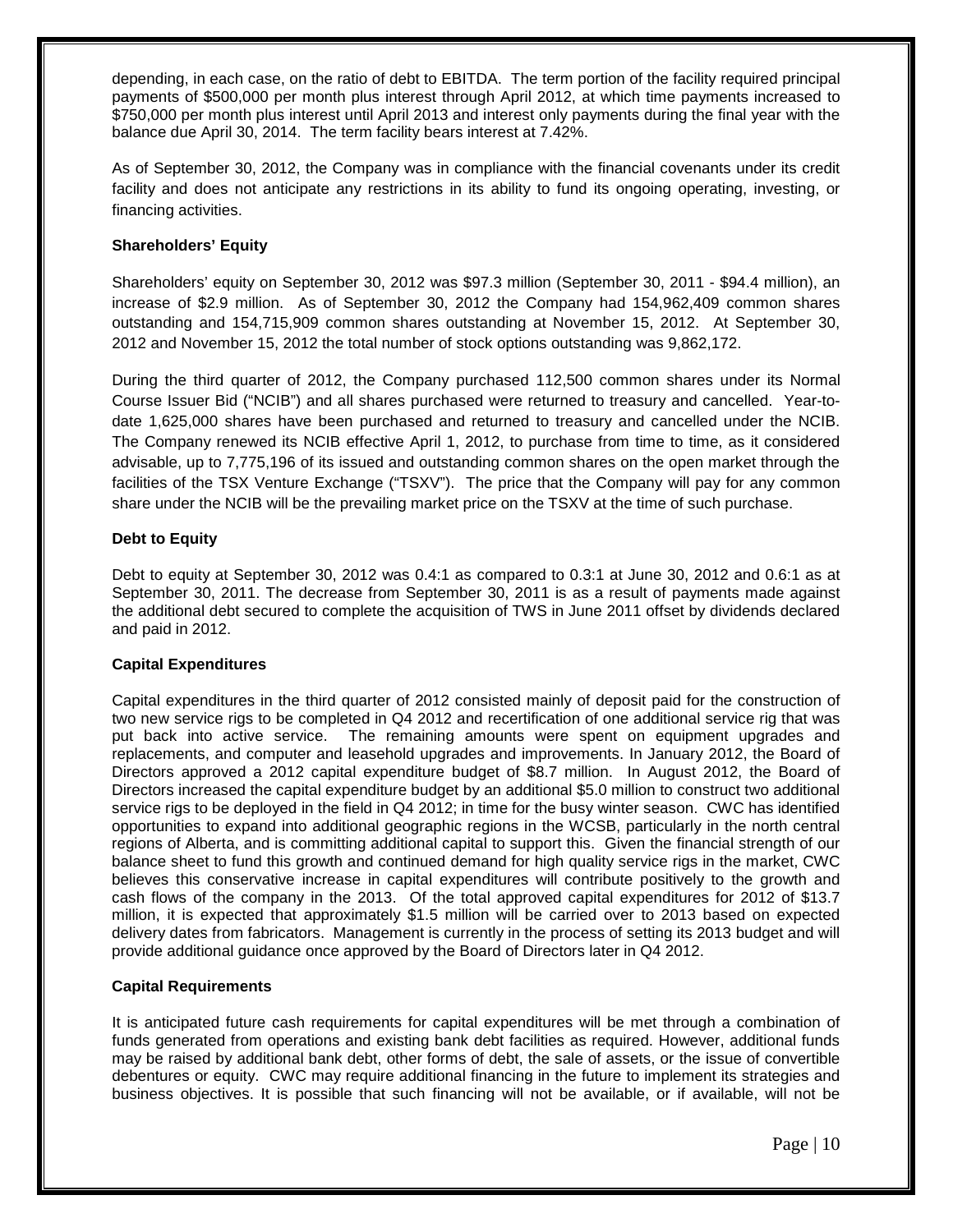available on favorable terms. If CWC issues any common shares in the future to finance its operations or implement its strategies, the current shareholders of CWC may incur a dilution of their interest.

## **Commitments and Contractual Obligations**

Beginning in April 2012, the Company is committed to monthly principal payments of \$750,000, in relation to the long-term debt. Management believes that based on anticipated activity levels for its services there will be sufficient cash flows generated from operations to service the debt repayment, finance the growth capital of the Company and maintain a dividend payment to its shareholders.

## **Outlook**

Approximately 90% of CWC's work is currently derived from oil-related activities. Despite oil prices remaining at healthy levels averaging \$92.26 per barrel for West Texas Intermediate in Q3 2012 compared to \$89.59 per barrel in Q3 2011, the urgency from our exploration and production ("E&P") customers to get wells drilled and completed in Q3 2012 subsided compared to Q3 2011. Many global economic factors such as the high levels of European government debt, slowdown in China's GDP growth, uncertainty over the U.S. fiscal cliff combined with the potential results of the U.S. election, and the likelihood of Keystone XL and Northern Gateway pipelines being built on a timely basis if at all, likely contributed to the decision by our E&P customers to slowdown the pace of activity levels in Q3 2012. The result for the overall oilfield services industry was lower utilization levels in Q3 2012 compared to Q3 2011 as reflected in CWC's service rig utilization rate of 52% in Q3 2012 compared to Q3 2011 of 58%. Normally, activity levels would start to increase in Q4 and continue throughout the winter months. However, so far this quarter, an increase in Q4 2012 activity level above those of Q3 2012 appears to be delayed until later in the winter months. While there is a delay in spending by our E&P customers, every indication they have given CWC suggests a return to higher activity levels in Q1 2013. Supporting this thesis is the record number of oil well licenses issued in October 2012 of 1,003 wells compared to 943 wells in October 2011 and 780 wells in September 2012 in Western Canada. Year-to-date ended October 31, 2012 8,779 oil well permits were approved in Western Canada resulting in the second highest oil well permits issued in the last 10 years according to Daily Oil Bulletin.

During Q3 2012, CWC shifted its sales and operations focus towards maintenance, workover and abandonment activity as opposed to completions oriented work in its Service Rig division. CWC is not currently experiencing any pricing pressure in its Service Rigs division from its E&P customers nor do we expect to incur any material reductions to our hourly rates with an average rate of \$755 per hour year-todate in 2012 (2011 - \$727 per hour). CWC also took the opportunity, during a slower Q3 2012, to build a better quality leadership and safety team in several areas of its Service Rig, Coil Tubing and Snubbing divisions, which management believes will have a positive impact in achieving future incremental revenue and cash flow. CWC intends to continue providing best-in-class services to our E&P customers through "Quality People Delivering Quality Service" with the most relevant, youngest and advanced fleet of equipment. In Q4 2012, CWC expects to take delivery of three additional service rigs and have two more service rigs, which were down for upgrades in Q3 2012, back in service. By year end 2012, CWC should have a total active service rig fleet of 68. We will continue to evaluate opportunities to grow the Well Servicing business segment through a disciplined approach in 2013, which may include the addition of new slant service rigs to service the growing number of steam assisted gravity drainage ("SAGD") wells.

## **Critical Accounting Estimates and Judgments**

This MD&A of the Company's financial condition and results of operations is based on the financial statements which are prepared in accordance with IFRS. The presentation of these financial statements in conformity with IFRS requires management to make estimates and assumptions that affect the reported amounts of assets, liabilities and the disclosure of contingent liabilities at the date of the financial statements and the reported revenue and expenses during the reporting period. These estimates are based on experience and assumptions that are believed to be reasonable under the circumstances. Although care has been taken, anticipating future events cannot be done with certainty, therefore actual results may vary from these estimates over time as more accurate information is available and as the Company's operating environment changes.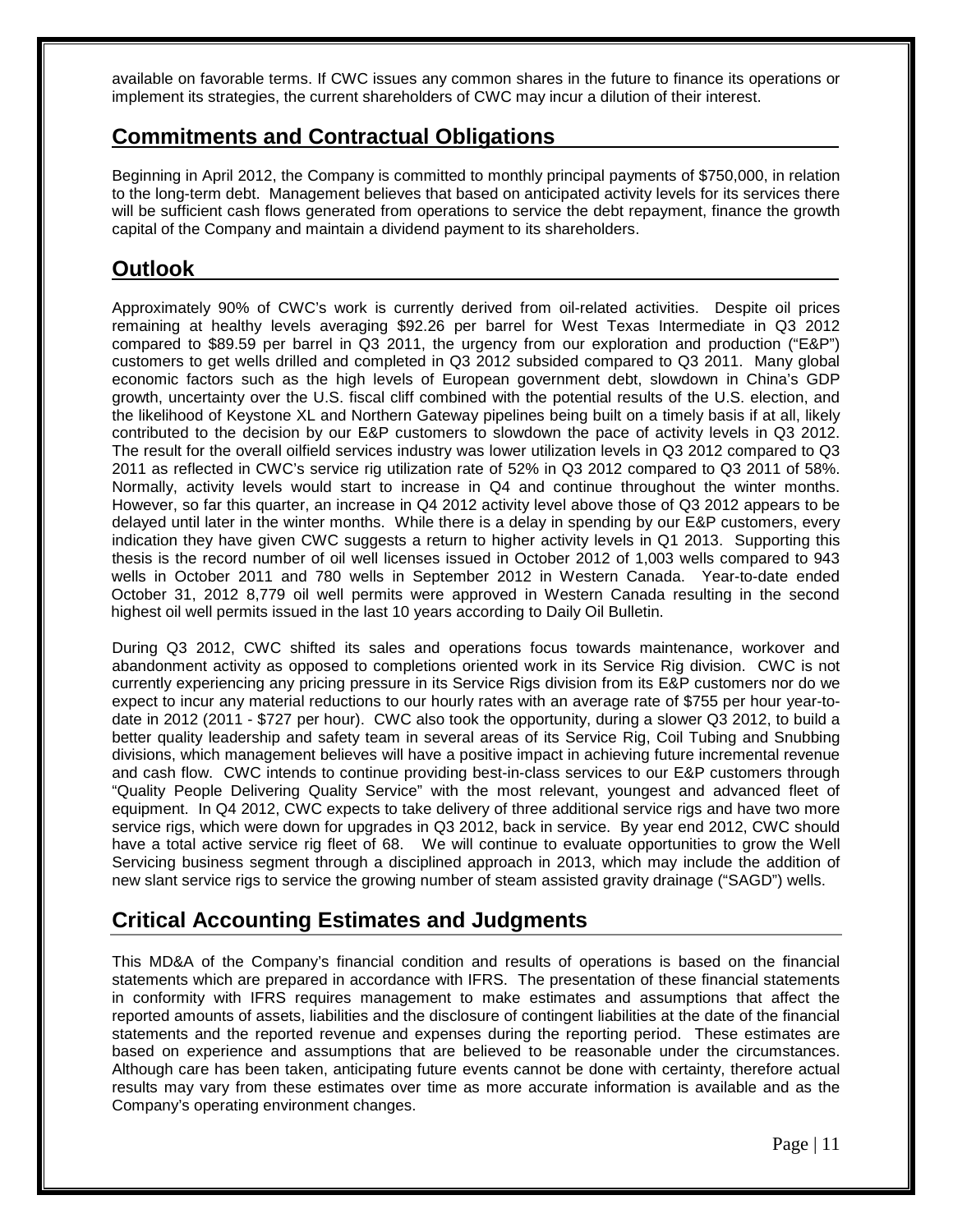#### *Allowance for Doubtful Accounts Receivable:*

The Company performs periodic credit evaluations of its customers and grants credit based upon past payment history, financial condition, and anticipated industry conditions. Customer payments are regularly monitored and a provision for doubtful accounts is established based upon specific situations and overall industry conditions. The history of bad debt losses of the Company has been within expectations and is generally limited to specific customer circumstances. However, given the cyclical nature of the energy industry, a customer's ability to fulfill its payment obligations can change suddenly and without notice.

#### *Impairment of Assets*:

At the end of each reporting period, the Company assesses whether there is an indication that an asset group may be impaired. If any indication of impairment exists, the Company estimates the recoverable amount of the asset group. External triggering events include, for example, changes in customer or industry conditions, technological advances and economic climate deterioration. Internal triggering events for impairment include lower profitability or utilization.

The Company's impairment tests compare the carrying amount of the asset or cash generating unit ("CGU") to its recoverable amount. The recoverable amount is the higher of fair value less costs to sell ("FVLCS") and value in use ("VIU"). FVLCS is the amount obtainable from the sale of an asset or CGU in an arm's length transaction between knowledgeable, willing parties, less the costs of disposal. The determination of VIU requires the estimation and discounting of cash flows which involves key assumptions that consider all information available on the respective testing date. Management exercises judgment, considering past and actual performances as well as expected developments in the respective markets and in the overall macro-economic environment and economic trends to model and discount future cash flows. Discounted cash flow projections contain key assumptions such as discount rates, terminal value growth rates and Earnings Before Interest, Taxes, Depreciation and Amortization ("EBITDA") margins.

#### *Depreciation of Property and Equipment*

The estimated useful life, residual value and depreciation methods chosen are the Company's best estimate of such and are based on industry norms, historical experience and other estimates including the period and distribution of future cash inflows.

#### *Deferred Income Taxes*

In calculating the income taxes, consideration is given to factors such as non-deductible expenses, recognition of deferred tax assets, changes in tax law and management's expectations of future results. The Company estimates deferred income taxes based on temporary differences between the income and the losses reported in the financial statements and its taxable income and losses as determined under the applicable tax laws. The tax effect of these temporary differences is recorded as deferred tax assets or liabilities in the financial statements. The calculation of income taxes requires the use of judgments and estimates. If these judgments and estimates prove to be inaccurate, future earnings may be materially impacted.

## **Changes in Accounting Policies**

There have been no changes in accounting policies for the three and nine months ended September 30, 2012 other than the following:

#### **Dividends**

Dividends on shares are recognized in the Company's financial statements in the period in which the dividends are declared and approved by the Board of Directors of the Company.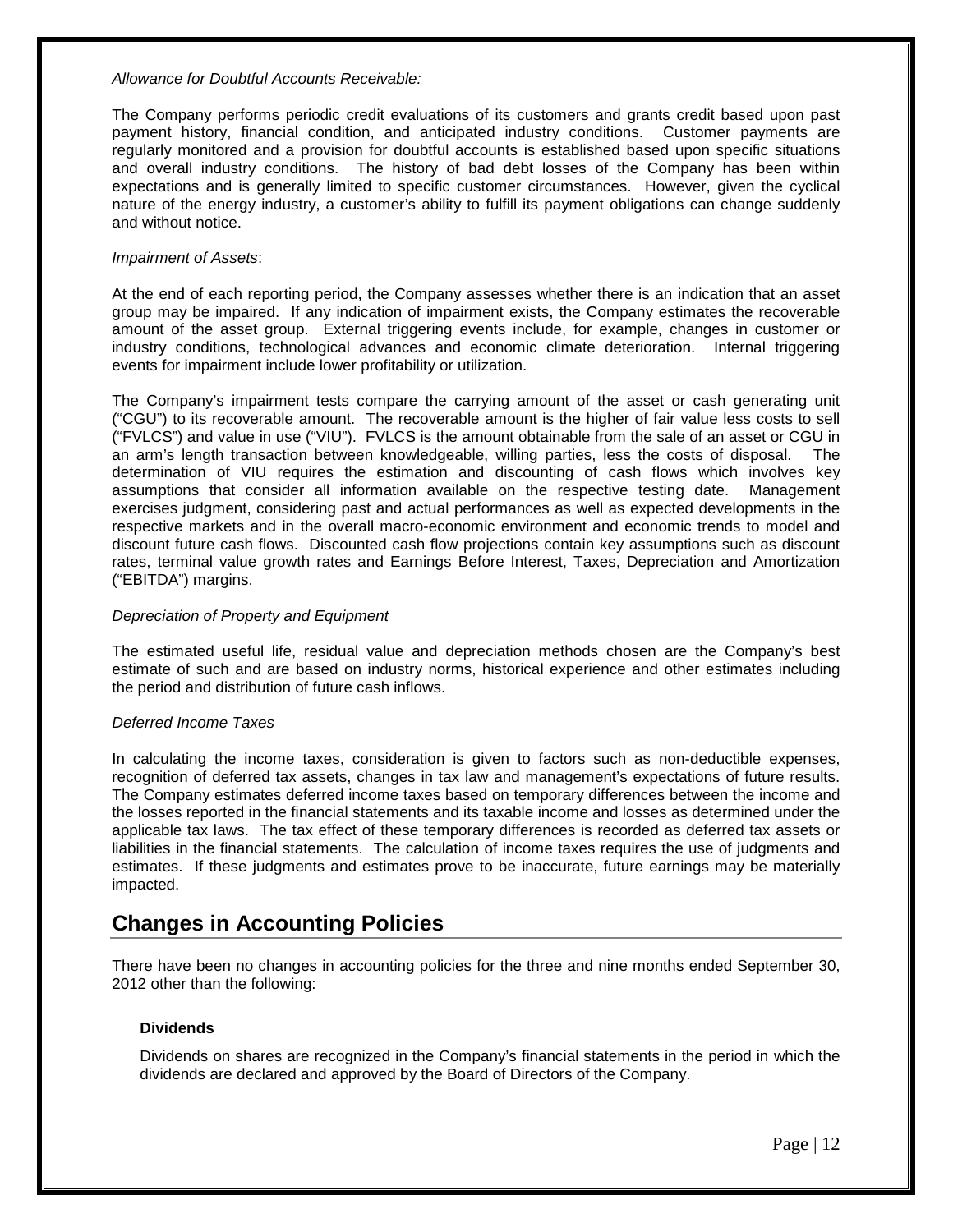## **Reconciliation of Non-IFRS Measures**

|                                                 |                     | <b>THREE MONTHS ENDED</b> | <b>NINE MONTHS ENDED</b> |          |  |  |
|-------------------------------------------------|---------------------|---------------------------|--------------------------|----------|--|--|
|                                                 |                     | <b>SEPTEMBER 30</b>       | <b>SEPTEMBER 30</b>      |          |  |  |
| \$ thousands                                    | 2012                | 2011                      | 2012                     | 2011     |  |  |
| <b>NON-IFRS MEASURES</b>                        |                     |                           |                          |          |  |  |
|                                                 |                     |                           |                          |          |  |  |
| <b>EBITDAS:</b>                                 |                     |                           |                          |          |  |  |
| Net income                                      | 1,255               | 3,174                     | 3,054                    | 4,503    |  |  |
| Add:                                            |                     |                           |                          |          |  |  |
| Depreciation                                    | 3,624               | 3,818                     | 10,595                   | 10,097   |  |  |
| Finance costs                                   | 719                 | 940                       | 2,193                    | 2,525    |  |  |
| Income tax expense (recovery)                   | 519                 |                           | 1,406                    |          |  |  |
| Stock based compensation                        | 201                 | 185                       | 603                      | 651      |  |  |
| Loss on sale of equipment                       | 35                  | 16                        | 142                      | 51       |  |  |
| Unrealized (gain) loss on marketable securities | (5)                 | 8                         | 5                        | 23       |  |  |
|                                                 |                     |                           |                          |          |  |  |
| <b>EBITDAS</b>                                  | 6,348               | 8,141                     | 17,998                   | 17,850   |  |  |
|                                                 |                     |                           |                          |          |  |  |
| $2$ Funds from (used in) operations:            |                     |                           |                          |          |  |  |
| Cash flows from (used in) operating activities  | 5,154               | (618)                     | 28,984                   | 15,311   |  |  |
| Less:                                           |                     |                           |                          |          |  |  |
| Change in non-cash working capital              | (1, 194)            | (8,757)                   | 10,988                   | (2,535)  |  |  |
|                                                 |                     |                           |                          |          |  |  |
| Funds from (used in) operations:                | 6,348               | 8,139                     | 17,996                   | 17,846   |  |  |
|                                                 |                     |                           |                          |          |  |  |
| Gross margin:<br>Revenue                        |                     |                           |                          |          |  |  |
| Less:                                           | 26,887              | 31,224                    | 82,936                   | 73,514   |  |  |
| Direct operating expenses                       | (17, 197)           | (19, 143)                 | (54, 462)                | (46,006) |  |  |
|                                                 |                     |                           |                          |          |  |  |
| Gross margin                                    | 9,690               | 12,081                    | 28,474                   | 27,508   |  |  |
|                                                 |                     |                           |                          |          |  |  |
|                                                 | <b>SEPTEMBER 30</b> | <b>DECEMBER 31,</b>       |                          |          |  |  |
|                                                 | 2012                | 2011                      |                          |          |  |  |
| <sup>4</sup> Working capital (excluding debt):  |                     |                           |                          |          |  |  |
| <b>Current Assets</b>                           | 21,078              | 31,623                    |                          |          |  |  |
|                                                 |                     |                           |                          |          |  |  |
| Less: Current Liabilities                       | (16, 618)           | (17, 586)                 |                          |          |  |  |
|                                                 |                     |                           |                          |          |  |  |
| Add: Current portion of long-term debt          | 4,645               | 8,377                     |                          |          |  |  |
| Working capital (excluding debt)                | 9,105               | 22,414                    |                          |          |  |  |
|                                                 |                     |                           |                          |          |  |  |

*Notes 1 to 4:*

- 1. *EBITDAS (Earnings before interest, taxes, depreciation, amortization, gain/loss on disposal of asset, unrealized gain/loss on marketable*  securities, finance costs and stock based compensation) is not a recognized measure under IFRS. Management believes that in addition to net *earnings, EBITDAS is a useful supplemental measure as it provides an indication of the Company's ability to generate cash flow in order to fund working capital, service debt, pay current income taxes, and fund capital programs. Investors should be cautioned, however, that EBITDAS should not be construed as an alternative to net income (loss) and comprehensive income (loss) determined in accordance with IFRS as an indicator of the Company's performance. CWC's method of calculating EBITDAS may differ from other entities and accordingly, EBITDAS may not be comparable to measures used by other entities. For a reconciliation of EBITDAS to net income (loss) and comprehensive income (loss).*
- 2. *Funds from (used in) operations and funds from (used in) operations per share are not recognized measures under IFRS. Management believes*  that in addition to cash flow from operations, funds from (used in) operations is a useful supplemental measure as it provides an indication of the cash flow generated by the Company's principal business activities prior to consideration of changes in working capital. Investors should be *cautioned, however, that funds from (used in) operations should not be construed as an alternative to cash flow from (used in) operations determined in accordance with IFRS as an indicator of the Company's performance. CWC's method of calculating funds from (used in) operations may differ from other entities and accordingly, funds from (used in) operations may not be comparable to measures used by other entities. Funds from (used in) operations is equal to cash flow from (used in) operations before changes in non-cash working capital items related to operations, interest and income taxes paid, financing costs, and income tax expense.*
- *3. Gross margin is calculated from the statement of comprehensive income (loss) as revenue less direct operating expenses and is used to assist management and investors in assessing the Company's financial results from operations excluding fixed overhead costs. Gross margin is a non-IFRS measure and does not have any standardized meaning prescribed by IFRS and may not be comparable to similar measures provided by other companies.*
- *4. Working capital (excluding debt) is calculated based on current assets less current liabilities excluding the current portion of long-term debt. Working capital is used to assist management and investors in assessing the Company's liquidity and its' ability to generated funds. Working capital (excluding debt) does not have any meaning prescribed under IFRS and may not be comparable to similar measures provided by other companies.*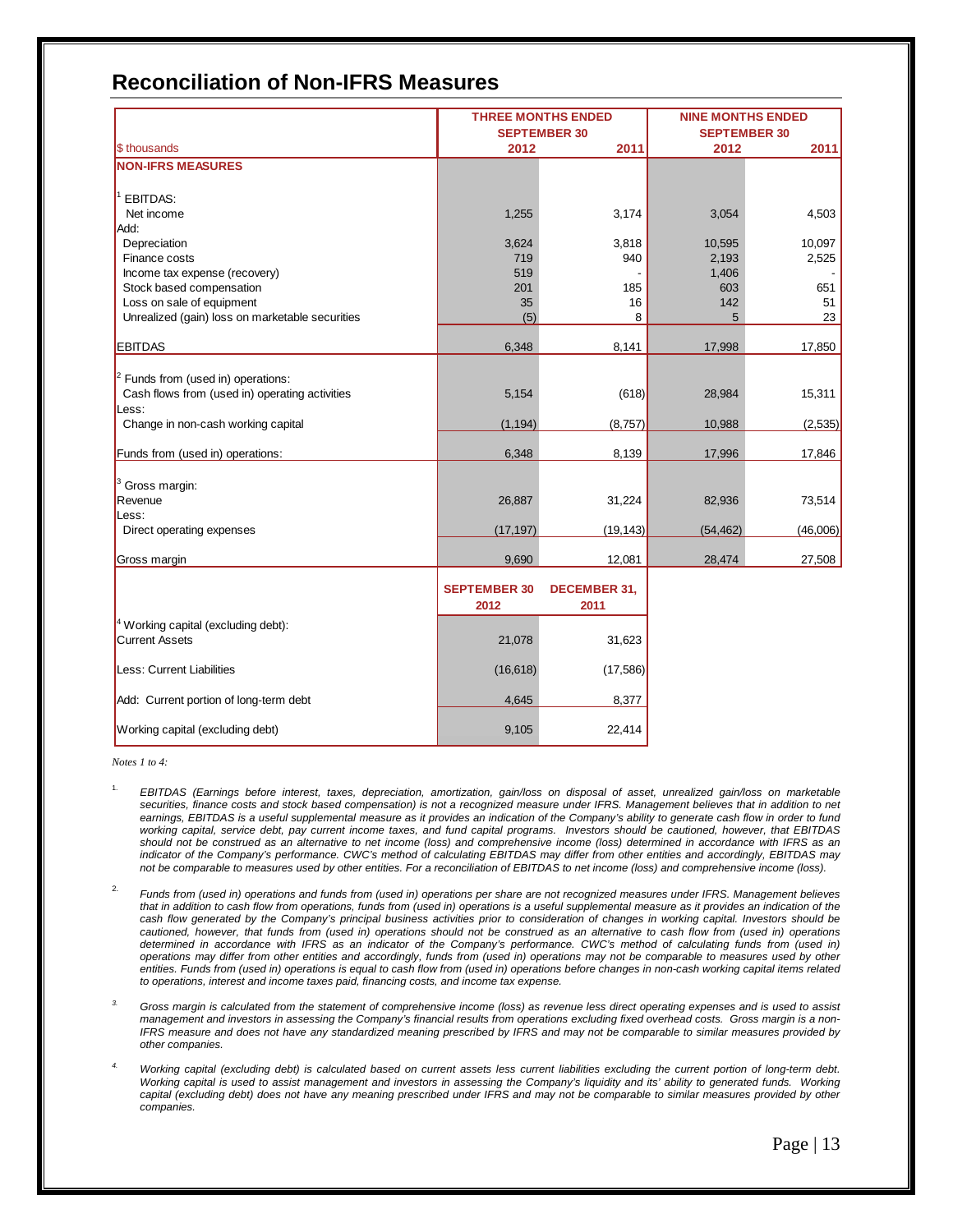## **Risk Management**

Certain activities of the Company are affected by factors that are beyond its control or influence. Additional risks and uncertainties that management may be unaware of, or that they determine to be immaterial may also become important factors which affect the Company. Along with risks discussed in this MD&A, other business risks faced by the Company may be found under "Risk Factors" in the Company's Annual Information Form dated February 29, 2012 which is available under the Company's profile at [www.sedar.com.](http://www.sedar.com/)